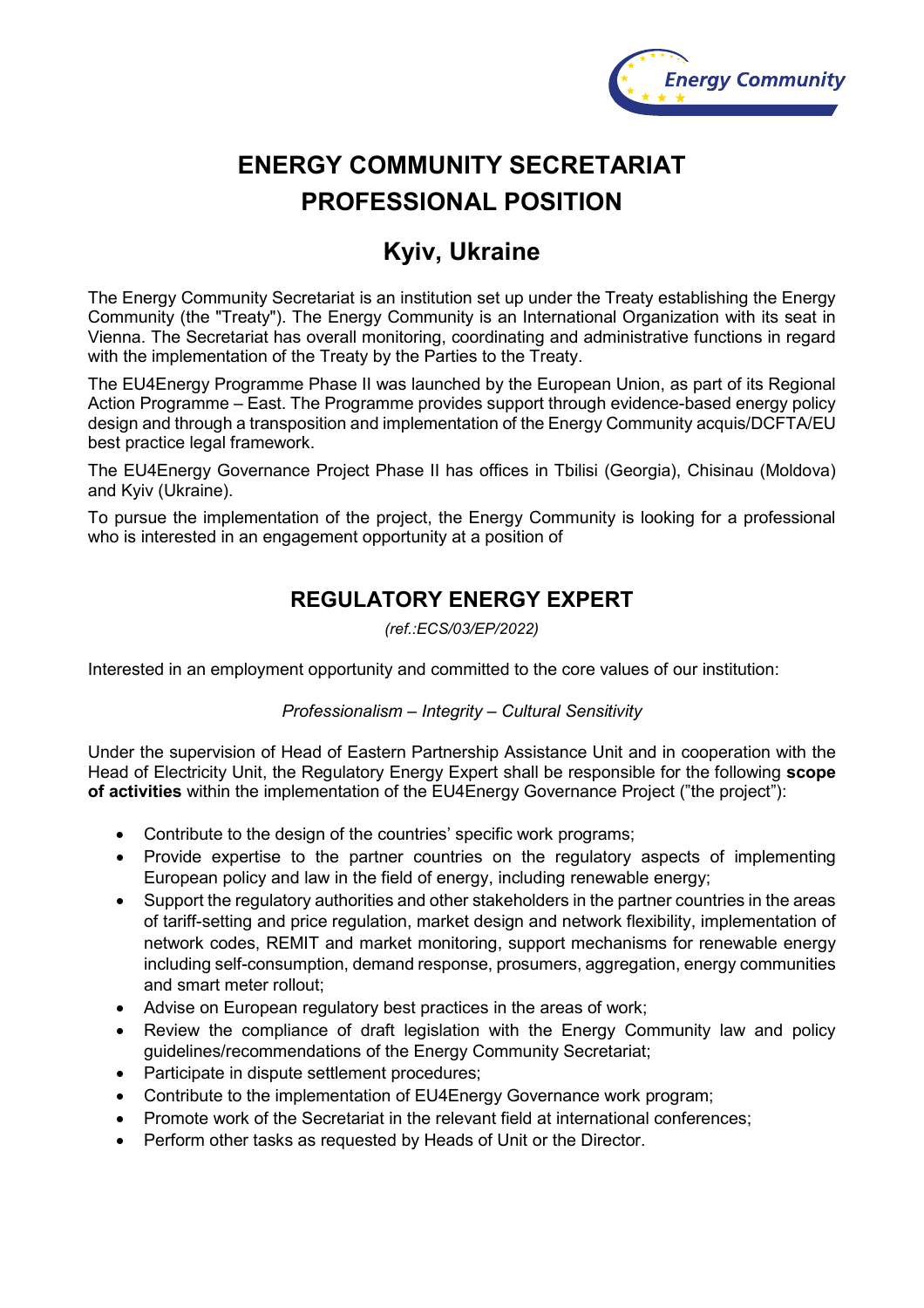

The role requires the following **competencies and skills** from the successful candidate:

- University degree in law, economy, engineering, or a closely related field;
- A minimum of 5 years of experience in energy market regulation in a national energy regulatory authority;
- Excellent knowledge of EU energy regulatory framework and policy;
- Excellent practical knowledge of European electricity market regulation;
- Excellent command of English and Ukrainian;
- Proven experience of working in a multi-cultural and multi-disciplinary environment;
- Capable of performing well under pressure;
- Excellent analytical and drafting skills; strong presentation and negotiation skills.

#### **Employment**

The Regulatory Energy Expert will be offered a contract for a period of 18 months, with a probation period of 6 months, which may be renewed. The duty station is Kyiv, Ukraine.

The monthly gross salary will be at a level of **EUR 6.912,54** which is an all-inclusive package of remuneration.

The commencement date of the employment shall be preferably **1 July 2022**.

#### **Selection procedure and next steps**

According to Article 69 of the Treaty, the Director selects and appoints the staff of the Secretariat.

The Director will be supported in the selection procedure by a Selection Committee established in accordance with item III.15. of the *Rules for Recruitment, Working Conditions and Geographical equilibrium of the Secretariat's staff of the Energy Community*. The Selection Committee will agree on the shortlist of candidates meeting best the selection criteria as referred to in this vacancy notice. Before being considered for an appointment by the Director, the successful candidate will undergo a medical examination by the Energy Community's medical practitioner $^{\rm 1}.$  $^{\rm 1}.$  $^{\rm 1}.$ 

Shortlisted candidates will be invited for an interview to take place virtually or in-person in mid-June 2022.

#### **Applications and deadline**

For applications to be valid, candidates must submit their application using online recruitment form for the position. CV's and motivation letters must be attached. The form is available here: [https://www.energy-community.org/aboutus/jobs/vacancies/form\\_03\\_EP\\_2022.html.](https://www.energy-community.org/aboutus/jobs/vacancies/form_03_EP_2022.html)

Supporting documents (e.g. certified copies of degrees/diplomas, references, proof of experience, etc.) should not be sent at this point but must be submitted at a later stage of the procedure if requested.

Applications have to be sent by **1 June 2022, 24:00 CEST** (submission date of recruitment form) at the latest.

<span id="page-1-0"></span><sup>&</sup>lt;sup>1</sup> In accordance with Article III.7 of the Energy Community Recruitment Rules